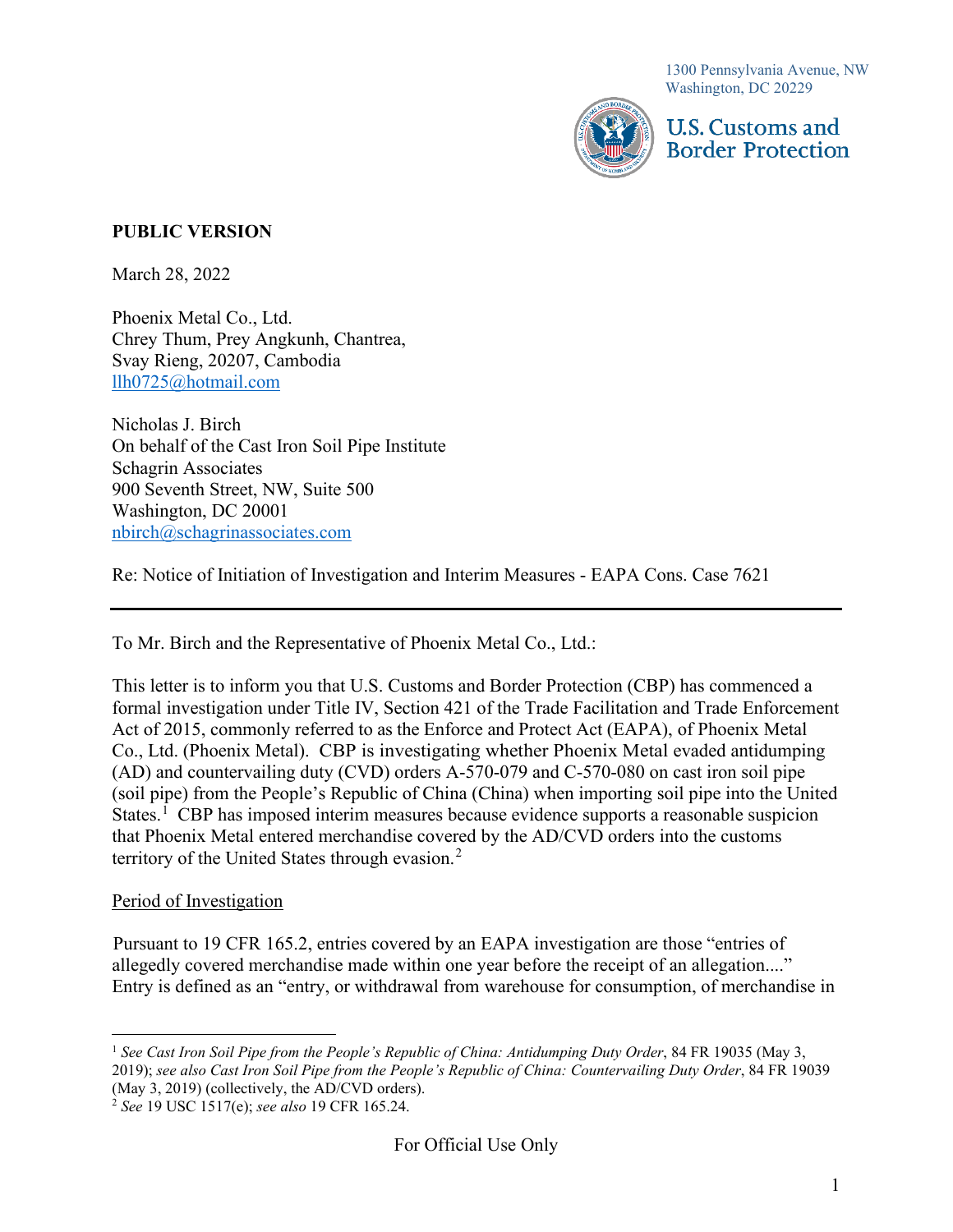the customs territory of the United States."<sup>[3](#page-1-0)</sup> CBP acknowledged receipt<sup>[4](#page-1-1)</sup> of the properly filed allegation against Phoenix Metal on February 17, 2022.<sup>[5](#page-1-2)</sup> However, because this investigation is being consolidated into EAPA case 7621, as described below, the entries covered by this investigation are those entered for consumption, or withdrawn from warehouse for consumption, from August 13, 2020, through the pendency of this investigation.[6](#page-1-3)

# Initiation $\frac{7}{2}$  $\frac{7}{2}$  $\frac{7}{2}$

The Alleger claimed that Phoenix Metal acted as importer of record and exported soil pipe covered by the AD/CVD orders to the consignee, Glendale Plumbing and Fire Supply, Inc. (Glendale Plumbing). $8$  The scope of the AD/CVD orders covers finished or unfinished hubless and hub and spigot cast iron soil pipe regardless of industry or proprietary specifications or size so long as it meets the physical description set forth in the order.<sup>[9](#page-1-6)</sup> Cast iron soil pipe that is covered by the AD/CVD orders can be distinguished from other kinds of nonmalleable cast iron pipe based on how the pipe is connected to cast iron soil pipe fittings (pipe fittings).<sup>[10](#page-1-7)</sup> Hubless cast iron soil pipe is manufactured without a hub, typically in accordance with Cast Iron Soil Pipe Institute (CISPI) specification 301 and/or American Society for Testing and Materials (ASTM) specification A888, although compliance with those standards is not required.<sup>11</sup> Hub and spigot cast iron soil pipe has at least one hub into which the spigot (plain end) of a fitting is inserted.[12](#page-1-9) To demonstrate that the soil pipe being imported by Glendale Plumbing (and potentially through Phoenix Metal) was covered by the scope of the AD/CVD orders, the Alleger provided [ DESCRIPTION ] information indicating that Phoenix Metal exported 86.9 metric tons of "no hub pipe" since November 2021 to Glendale Plumbing.<sup>13</sup> The Alleger stated that these shipments were reported as originating from Cambodia and that in EAPA consolidated case 7454 CBP noted that "no hub pipe" is one of the terms used to describe covered merchandise.<sup>[14](#page-1-11)</sup>

In addition to acting as the exporter, the Alleger averred that Phoenix Metal is also the importer of record on behalf of Glendale Plumbing.[15](#page-1-12) Specifically, the Alleger stated:

<span id="page-1-12"></span><span id="page-1-11"></span><sup>15</sup> *Id.* at 4.

<span id="page-1-0"></span><sup>3</sup> *See* 19 USC 1517(a)(4); *see also* 19 CFR 165.1.

<span id="page-1-1"></span><sup>4</sup> *See* Email from CBP, "EAPA 7708: Official Receipt – Phoenix Metal," dated February 17, 2022.

<span id="page-1-2"></span><sup>&</sup>lt;sup>5</sup> The Alleger, the Cast Iron Soil Pipe Institute, is a trade association, all of whose members are producers of soil pipe in the United States and, as such, has standing to submit this allegation pursuant to 19 USC 1517(a)(6)(A)(iv), 19 CFR 165.1(4), and 19 CFR 165.11(a); *see* Letter from the Alleger, "Cast Iron Soil Pipe: Request for an Investigation under the Enforce and Protect Act," dated February 15, 2022 (Allegation) at 3 and Exhibit 12. <sup>6</sup> *See* 19 CFR 165.2. *See also* CBP's, "Notice of Initiation of Investigation and Interim Measures – EAPA Cons.

<span id="page-1-4"></span><span id="page-1-3"></span>Case 7621," dated December 9, 2021 at 2.<br>7 This section concerns evidence that the Alleger provided in the Allegation. Further evidence considered by TRLED is discussed in the interim measures section.

<span id="page-1-6"></span><span id="page-1-5"></span><sup>8</sup> Pursuant to 19 CFR 165.11(b) and 165(b)(2), the allegation included importation. 9 *See* AD/CVD Orders*.*

<span id="page-1-7"></span><sup>10</sup> *Id.*

<span id="page-1-8"></span><sup>11</sup> *Id.*

<span id="page-1-9"></span><sup>12</sup> *Id.* 

<span id="page-1-10"></span><sup>&</sup>lt;sup>13</sup> *See* Allegation at 4, 7, and Exhibit 1. The Alleger also claimed that Glendale Plumbing is affiliated with AKW Supply Co. As support, the Alleger provided muniments from California's Secretary of State indicating that the two companies have the same owner and share a common address. *See* Allegation at 1, 4, and Exhibits 2-3.  $14$  *Id.* at 7 and Exhibit 6, page 15.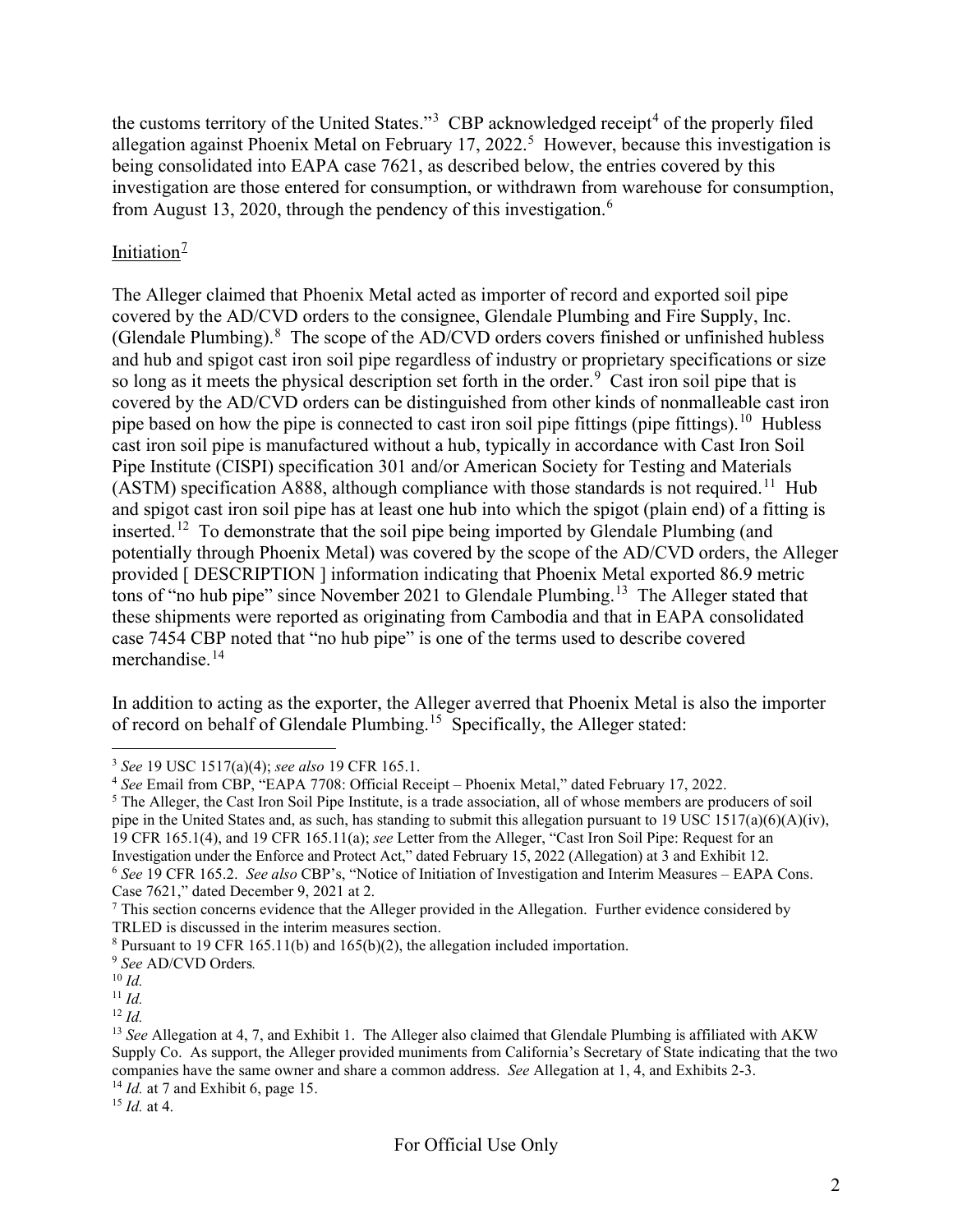According to CBP's findings in an ongoing EAPA investigation regarding other CISP {cast iron soil pipe} transshipped through Cambodia, the Cambodian front company was used as the U.S. importer of record. Therefore, it is likely that for the shipments from Phoenix, Phoenix served as the importer of record.<sup>[16](#page-2-0)</sup>

The "Cambodian front company" the Alleger referred to is Little Fireflies International Co. (Little Fireflies). As further support for its contention, the Alleger provided the notice of initiation of investigation and interim measures (NOI) for EAPA consolidated case 7621, in which CBP stated that Little Fireflies acted as the exporter and importer of record on shipments of soil pipe.[17](#page-2-1) The Alleger then discussed how Little Fireflies was affiliated with Phoenix Metal.

The Alleger provided Little Fireflies' business registration information, which was sourced from the Cambodian Ministry of Commerce's Business Registration Department. [18](#page-2-2) This information indicated that Little Fireflies was incorporated in Cambodia on October 1, 2020, and listed Yuanshou Zhang as Little Fireflies' director and chairman of the board of directors.<sup>[19](#page-2-3)</sup> CBP's NOI for EAPA consolidated case 7621 noted that Yuanshou Zhang, also known as Ryan Zhang, was listed as an employee of Dalian Metal I/E Co., Ltd. (Dalian Metal), a Chinese company, on multiple website screenshots dating back to 2019.<sup>20</sup> Thus, the business registration indicates that a current employee of Dalian Metal, Ryan Zhang, founded Little Fireflies.<sup>[21](#page-2-5)</sup>

Dalian Metal, in turn, was founded by Linghong Li. The Alleger provided EAPA's determination for consolidated case 7454, in which CBP discussed Dalian Metal's role in providing logistics for transshipped soil pipe and its connection to Chinese soil pipe factories.<sup>[22](#page-2-6)</sup> The Alleger also provided Ms. Li's LinkedIn profile, in which she stated that she formed Dalian Metal in China in 2001.<sup>[23](#page-2-7)</sup> The Alleger claimed that Ms. Li also founded Phoenix Metal. As support, the Alleger provided business registration information from Cambodia's Ministry of Commerce for Phoenix Metal.<sup>24</sup> This business registration information indicated that Phoenix Metal was incorporated in Cambodia on May 4, 2021, and listed Linghong Li as Phoenix Metal's director and chairman of the board of directors.<sup>25</sup> Thus, the preceding information indicates that Little Fireflies, Dalian Metal, and Phoenix Metal are affiliates under the common ownership and/or control of Linghong Li.

<span id="page-2-9"></span><sup>25</sup> *Id.*

<span id="page-2-0"></span><sup>16</sup> *Id.*

<span id="page-2-1"></span><sup>&</sup>lt;sup>17</sup> *Id.* at 4, 9, and Exhibit 8. The Alleger also provided CBP's notice of initiation of investigation and interim measures for EAPA case 7624. In that case, CBP found that reasonable suspicion existed that Little Fireflies acted as the importer of record on shipments of Chinese-origin cast iron soil pipe fittings transshipped through Cambodia. *Id.* at Exhibit 7.

<span id="page-2-2"></span><sup>18</sup> *Id.* at Exhibit 5.

<span id="page-2-3"></span><sup>19</sup> *Id*.

<span id="page-2-4"></span><sup>20</sup> *Id.* at Exhibit 8, page 3.

<span id="page-2-5"></span><sup>&</sup>lt;sup>21</sup> See also Letter from Granite Plumbing Products LLC, "Response to RFI #1," dated January 11, 2022 (Granite Plumbing RFI) at Exhibit APP I-9, page 155. In an email dated [ EMAIL DESCRIPTION  $\mathbb{I}$ 

<span id="page-2-6"></span><sup>22</sup> *See* Allegation at Exhibit 6, page 17.

<span id="page-2-7"></span><sup>23</sup> *Id.* at Exhibit 9, page 3.

<span id="page-2-8"></span><sup>24</sup> *Id.* at Exhibit 4.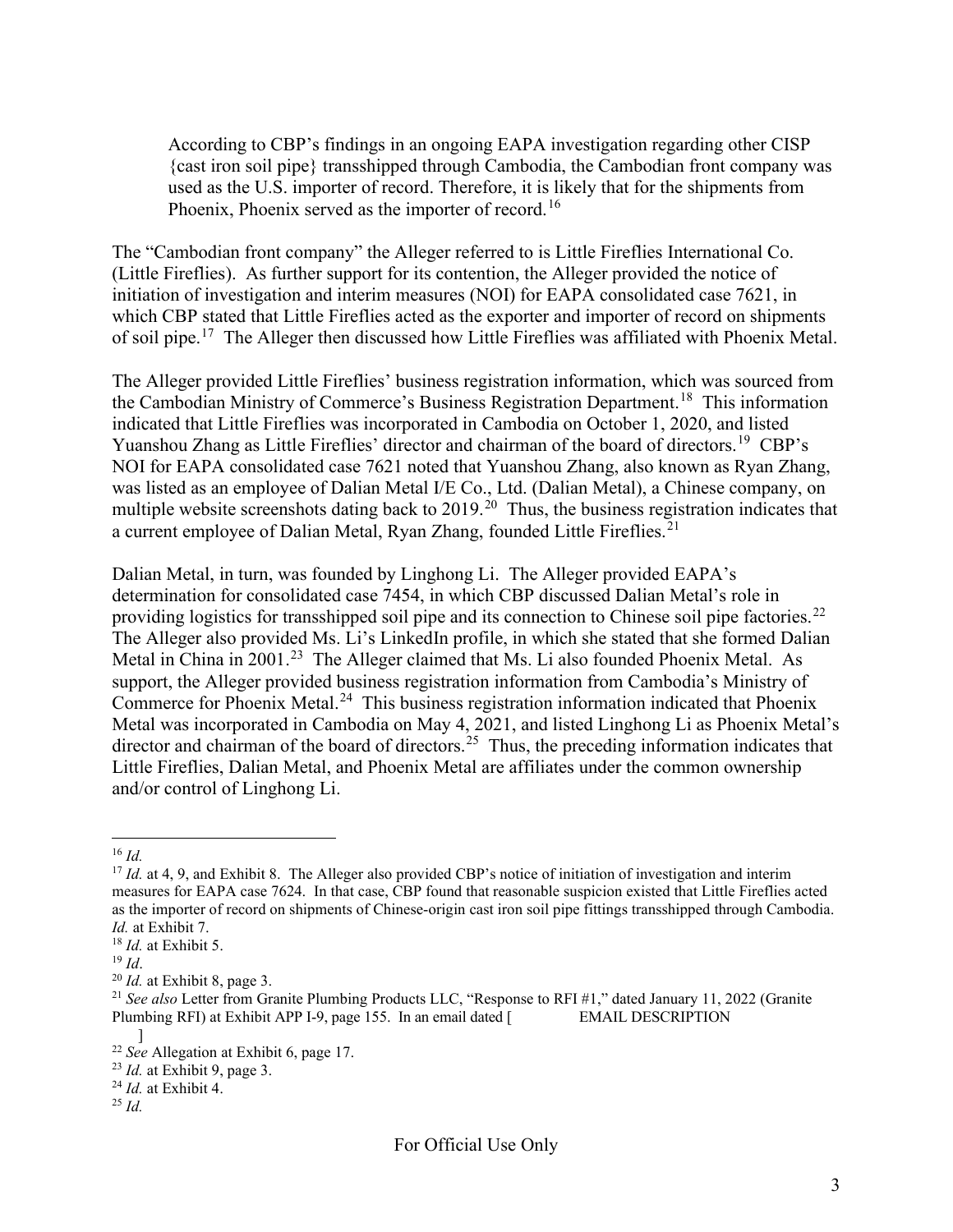The Alleger stated that Ms. Li is also the founder and president of the New York-based importer Lino International Inc. (Lino).<sup>26</sup> In EAPA consolidated case 7454, CBP determined that Lino evaded the payment of AD/CVD duties by importing Chinese-origin soil pipe from the Cambodian exporter HiCreek Plumbing Co., Ltd. (HiCreek).<sup>27</sup> During a July 2020 site visit to HiCreek's Cambodian facility, visiting U.S. officials found no evidence of recent production and observed boxes of pipe fittings labeled as "Made in China."[28](#page-3-2) Furthermore, CBP traced shipments of soil pipe in consolidated case 7454 from China to HiCreek to Lino.<sup>29</sup> With reference to the current Allegation, the Alleger pointed out that [ DESCRIPTION ] information indicates that Phoenix Metal uses the same address to report its shipments that HiCreek used.<sup>[30](#page-3-4)</sup> This common address reasonably suggested that Phoenix Metal may not be engaged in active manufacturing at that address.

Additionally, in consolidated case 7454 CBP found that Lino "was not truthful with CBP on several instances" and "was an active agent of transshipment rather than a passive recipient of transshipped merchandise."[31](#page-3-5) In the same vein, CBP found that Lino set up a front company called DLNL Trading Inc. (DLNL) during the EAPA investigation so it could continue importing soil pipe and pipe fittings from HiCreek, thereby evading CBP's interim measures.<sup>[32](#page-3-6)</sup> Based upon Lino's actions during consolidated case 7454 and its connection to Phoenix Metal and Little Fireflies, the Alleger contended that Lino similarly set up Phoenix Metal and Little Fireflies, via its Dalian Metal employee Ryan Zhang, to continue to evade the AD/CVD orders.<sup>[33](#page-3-7)</sup> The Alleger also pointed out that Little Fireflies has thus far refused to cooperate with CBP's ongoing investigations, EAPA consolidated case 7621 and EAPA case 7624.<sup>[34](#page-3-8)</sup>

Finally, the Alleger asserted that Lino and its owner, Ms. Li, had, by that point, been involved in three EAPA proceedings and set up multiple front companies to evade the AD/CVD orders.<sup>[35](#page-3-9)</sup> As such, the Alleger propounded that CBP take action in addition to an EAPA investigation as a further deterrent. The Alleger noted that under 19 CFR 165.28, CBP can take "'other actions' as appropriate to address evasion."[36](#page-3-10) Specifically, the Alleger requested that CBP "refer the matter to U.S. Immigration and Customs Enforcement (ICE) for a possible civil and criminal investigation," pursuant to 18 USC 542.<sup>[37](#page-3-11)</sup>

<span id="page-3-0"></span><sup>26</sup> *Id.* at 7 and Exhibits 6, 9.

<span id="page-3-1"></span><sup>27</sup> *Id.* at 8 and Exhibit 6.

<span id="page-3-2"></span><sup>28</sup> *Id.* at 8 and Exhibit 6, pages 3-4.

<span id="page-3-3"></span><sup>29</sup> *Id.* at 8 and Exhibit 6, pages 13-14.

<span id="page-3-4"></span> $30$  *Id.* at 9 and Exhibit 1, pages 1-2, and Exhibit 10.

<span id="page-3-5"></span><sup>31</sup> *Id.* at 8 and Exhibit 6, pages 15-16.

<span id="page-3-6"></span><sup>32</sup> *Id.* at 8 and Exhibit 6, pages 17-18.

<span id="page-3-7"></span><sup>&</sup>lt;sup>33</sup> *Id.* at 10. The Alleger provided a Federal Register notice indicating that the U.S. Department of Commerce (Commerce) assigned Dalian Metal and its affiliate Dalian Lino FTZ Co. Ltd. a 235.93 percent AD rate in Commerce's AD/CVD investigation. *Id*. at 8 and Exhibit 11, page 2. The Alleger noted that in EAPA consolidated case 7454, Lino was listed as the "trade arm" of Dalian Metal. *Id.* at 7-8 and Exhibit 6, page 7. <sup>34</sup> *Id.* at 9 and Exhibits 7-8.

<span id="page-3-9"></span><span id="page-3-8"></span><sup>35</sup> *Id.* at 10.

<span id="page-3-10"></span><sup>36</sup> *Id.*; *see also* 19 CFR 165.47; *see also* 19 USC 1517(d)(1)(E); *see also* 19 USC 1517(h).

<span id="page-3-11"></span><sup>37</sup> *See* Allegation at 10.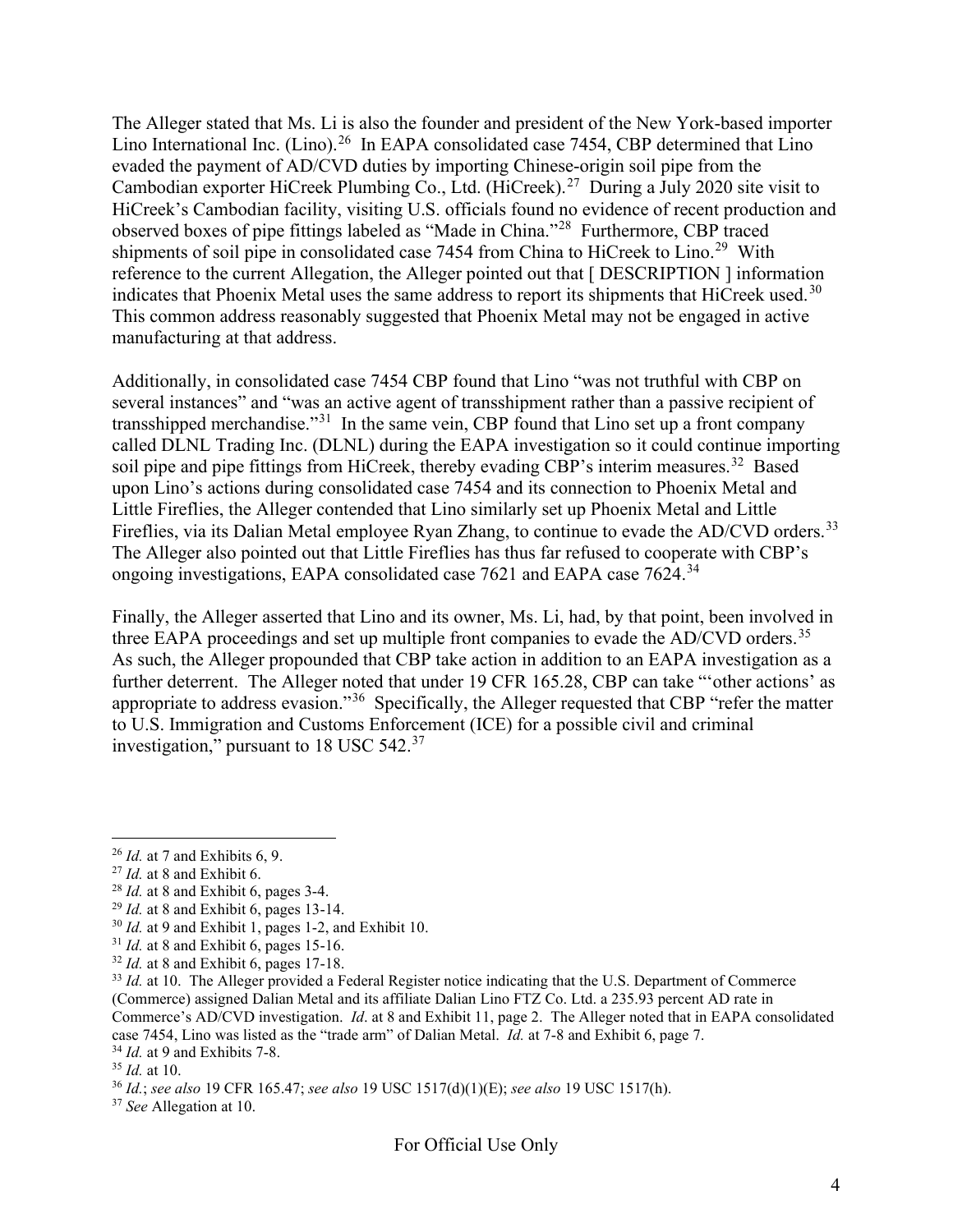#### *Initiation Assessment*

TRLED will initiate an investigation if it determines that "{t}he information provided in the allegation ... reasonably suggests that the covered merchandise has been entered for consumption into the customs territory of the United States through evasion."[38](#page-4-0) Evasion is defined as "the entry of covered merchandise into the customs territory of the United States for consumption by means of any document or electronically transmitted data or information, written or oral statement, or act that is material and false, or any omission that is material, and that results in any cash deposit or other security or any amount of applicable antidumping or countervailing duties being reduced or not being applied with respect to the covered merchandise."<sup>39</sup> Thus, the allegation must reasonably suggest not only that the importer alleged to be evading entered merchandise subject to an AD and/or CVD order into the United States, but also that such entry was made by a material false statement or act, or material omission, that resulted in the reduction or avoidance of applicable AD and/or CVD cash deposits or other security.

In assessing the basis for the Allegation, CBP found that the information the Alleger submitted reasonably suggested that Phoenix Metal entered merchandise covered by the AD/CVD orders into the customs territory of the United States through evasion.<sup>40</sup> Specifically, this information included the following:

- [ DESCRIPTION ] information showing recent shipments of soil pipe from Phoenix Metal in Cambodia to the United States.
- Business registration information from Cambodia's Ministry of Commerce that listed Linghong Li of Lino as Phoenix Metal's director and chairman of the board of directors.
- Evidence from EAPA cases 7454-7455, which consisted of various attempts by Linghong Li's company Lino and its Chinese, affiliate Dalian Metal, to avoid payment of AD/CVD duties and use of HiCreek as a middleman in transshipment.
- Evidence that Phoenix Metal used the same address to report its shipments that HiCreek used. Because CBP determined in consolidated case 7454 that HiCreek used this address to transship soil pipe, Phoenix Metal's use of the same address reasonably suggested it was using HiCreek's facility to continue transshipping soil pipe.

Taken collectively, this information reasonably suggested that Phoenix Metal was formed by Ms. Li and her affiliates as another company for the specific purpose of continuing the scheme of transshipment of covered merchandise through Cambodia.<sup>[41](#page-4-3)</sup>

Thus, for the reasons previously set forth, CBP found that the Allegation reasonably suggested that Phoenix Metal entered soil pipe from China into the United States through evasion and initiated an investigation under the authority of 19 USC 1517(b)(1).<sup>[42](#page-4-4)</sup>

<span id="page-4-0"></span><sup>38</sup> *See* 19 CFR 165.15(b); *see also* 19 USC 1517(b)(1). 39 *See* 19 CFR 165.1; *see also* 19 USC 1517(a)(5)(A).

<span id="page-4-2"></span><span id="page-4-1"></span><sup>40</sup> *See* Allegation at 7-10 and Exhibits 1, 4-10.

<span id="page-4-3"></span><sup>41</sup> *Id.*

<span id="page-4-4"></span><sup>42</sup> *See also* 19 CFR 165.15.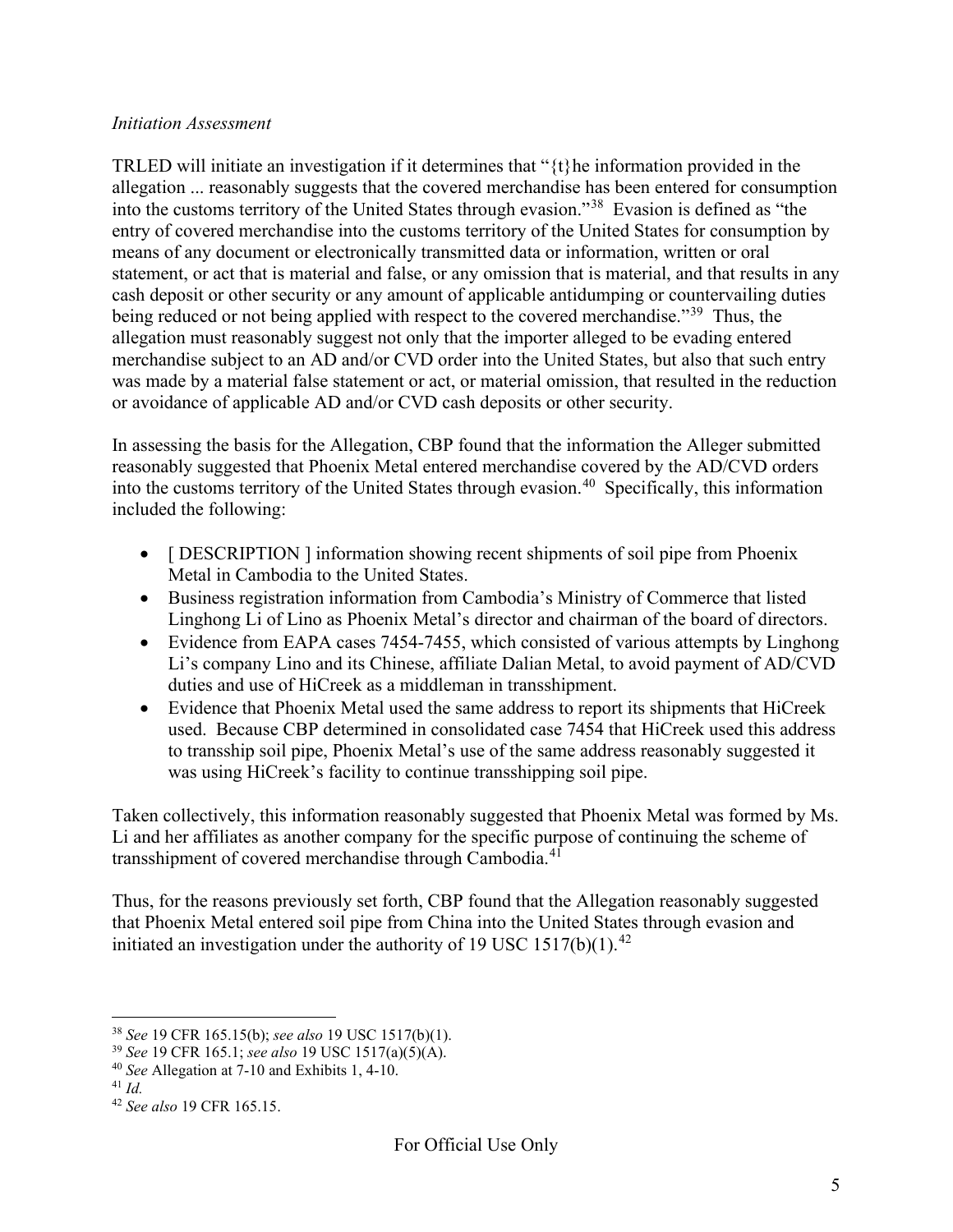#### Interim Measures

Not later than 90 calendar days after initiating an investigation under EAPA,<sup>[43](#page-5-0)</sup> TRLED will decide based on the record of the investigation if there is reasonable suspicion that merchandise covered by the AD/CVD orders was entered into the United States through evasion.<sup>[44](#page-5-1)</sup> CBP need only have sufficient evidence to support a reasonable suspicion that the importer alleged to be evading entered merchandise covered by an AD or CVD order into the United States by a material false statement or act, or material omission, that resulted in the reduction or avoidance of applicable AD or CVD cash deposits or other security. If reasonable suspicion exists, CBP will impose interim measures pursuant to 19 USC 1517(e) and 19 CFR 165.24. As explained below, CBP is imposing interim measures because there is reasonable suspicion that Phoenix Metal entered Chinese-origin covered merchandise into the United States through evasion by means of transshipment through Cambodia.<sup>[45](#page-5-2)</sup>



#### **Companies Mentioned in this Notice**

The above chart depicts the relationships between most of the companies mentioned in this notice. Some of these relationships date to a previous EAPA case. To recap, on April 7, 2020, CBP initiated EAPA consolidated case 7454 to investigate whether Lino was importing Chineseorigin soil pipe that was transshipped through Cambodia via HiCreek. On July 13, 2020, CBP announced to Lino that it was under an EAPA investigation and that CBP had taken interim measures against its imports from HiCreek. CBP subsequently discovered that on August 21, 2020, less than a month and a half following the notice of investigation, a Lino employee set up an importer named DLNL and that DLNL began receiving shipments from HiCreek in September 2020.<sup>[46](#page-5-3)</sup> On February 8, 2021, CBP issued its determination that Lino imported

<span id="page-5-0"></span><sup>43</sup> *See* CBP Memorandum, "Initiation of Investigation for EAPA Case 7708," dated February 28, 2022 (Initiation Memorandum).

<span id="page-5-1"></span><sup>44</sup> *See* 19 CFR 165.24(a).

<span id="page-5-2"></span><sup>45</sup> *Id.*

<span id="page-5-3"></span><sup>46</sup> *See* Allegation at Exhibit 6, pages 5, 17. The employee worked for Lino Metal, which is 100 percent owned by Lino's owner.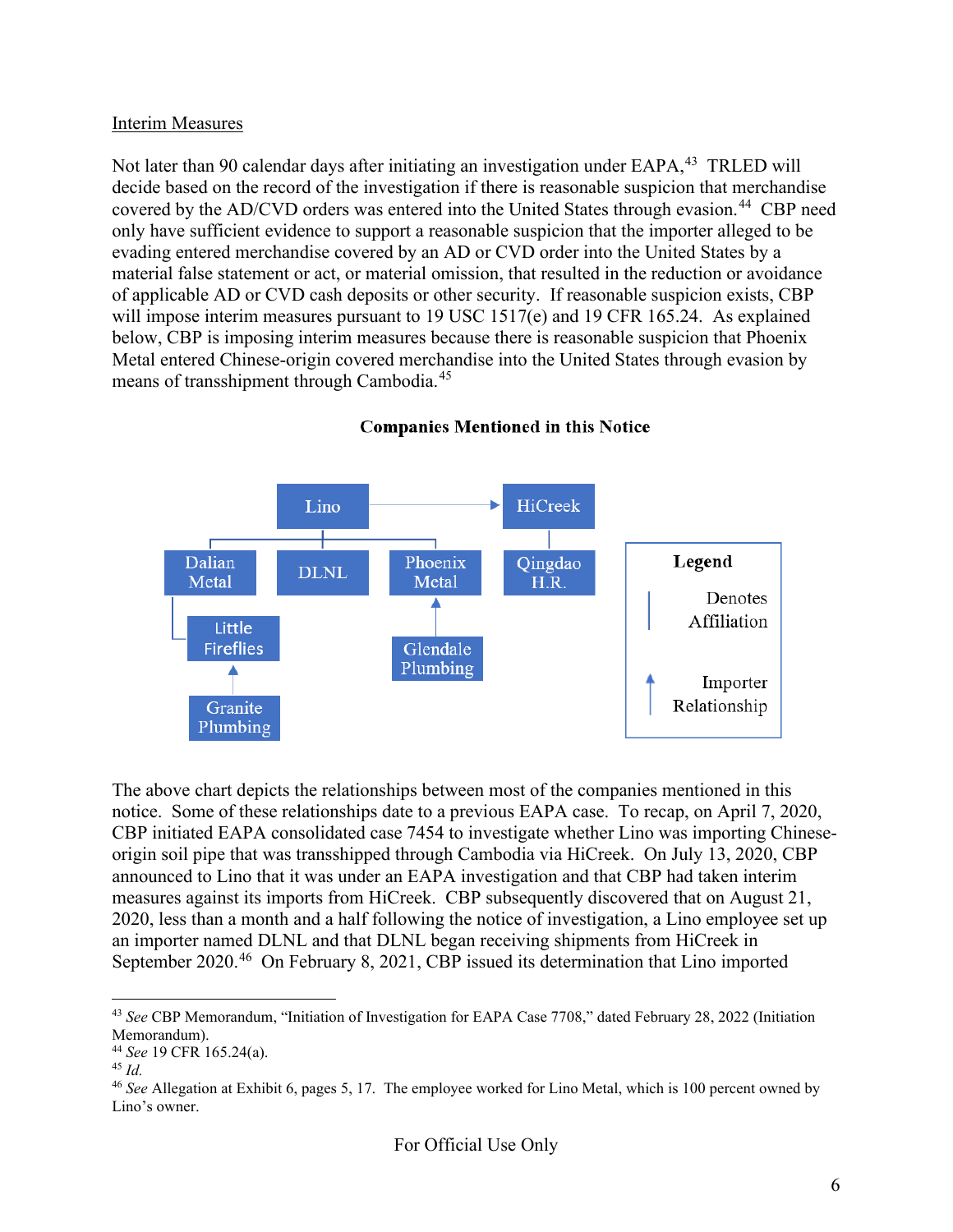Chinese-origin soil pipe transshipped through Cambodia from HiCreek. In reaching this determination, CBP considered [ DESCRIPTION ] showing that HiCreek was importing soil pipe from China to Cambodia.<sup>47</sup> CBP noted that Lino's Chinese affiliate Dalian Metal played a "coordinating role" in Lino's transshipped imports from HiCreek.<sup>[48](#page-6-1)</sup>

On September 3, 2021, CBP initiated an ongoing case, EAPA consolidated case 7621, to investigate whether the importers Little Fireflies and Granite Plumbing Products LLC (Granite Plumbing) were importing Chinese-origin soil pipe transshipped through Cambodia.<sup>49</sup> On its entries, Granite Plumbing was listed as the importer of record and Little Fireflies was listed as the exporter. However, on its entries as reflected in CBP import data, Little Fireflies was listed as the importer of record and as the exporter, and record evidence indicates that Lino and HiCreek are still involved in these entries.<sup>50</sup> Specifically, concerning an entry from Little Fireflies, Granite Plumbing told CBP that "[

SITUATION DESCRIPTION

<sup>1,[51](#page-6-4)</sup> Granite Plumbing listed Lino as their supplier of covered merchandise during the period of investigation.<sup>[52](#page-6-5)</sup> Additionally, numerous emails during [ SITUATION DESCRIPTION

].[53](#page-6-6)

As previously noted, Lino's owner Linghong Li formed/founded Phoenix Metal. Record evidence indicates that Phoenix Metal was identified as its entries' importer of record and that it entered covered merchandise under HTSUS number [ NUMBER ].<sup>54</sup> In EAPA consolidated case 7454, CBP found that Lino and another unrelated importer entered multiple soil pipe entries under the same HTSUS number.<sup>[55](#page-6-8)</sup> Additionally, Phoenix Metal described its entries' merchandise as "no hub pipe," which is a description Lino previously used for covered soil pipe and further corroborates that the entries contained covered merchandise. [56](#page-6-9)

In consolidated case 7454, CBP found that Lino made "misleading statements to" another importer, made contradictory statements concerning its ownership of factories, and "withheld its banking statements from CBP."<sup>[57](#page-6-10)</sup> Moreover, CBP found that Lino set up the front company DLNL a few months into the EAPA investigation 7454 in order to evade CBP's interim

<span id="page-6-0"></span><sup>47</sup> *Id.* at Exhibit 6, pages 13-14.

<span id="page-6-1"></span><sup>48</sup> *Id.* at Exhibit 6, page 16.

<span id="page-6-2"></span><sup>&</sup>lt;sup>49</sup> *See* CBP Letter, "Notice of Initiation and Investigation and Interim Measures – EAPA Cons. Case 7621," dated December 9, 2021 at 5. Page 24 shows a [ DESCRIPTION ]. Whereas page 29 shows a [ DESCRIPTION ]. Whereas page 29 shows a  $\lceil$ DESCRIPTION 1.

<span id="page-6-3"></span><sup>50</sup> *See* Little Fireflies CF28 Response, dated September 22, 2021; *see also* Little Fireflies CF29 Response, dated October 28, 2021; *see also* DC NTAC Report, dated September 3, 2021.

<span id="page-6-4"></span><sup>51</sup> *See* Granite Plumbing CF-28 Response, dated January 27, 2022 at 5.

<span id="page-6-5"></span><sup>52</sup> *See* Granite Plumbing RFI at 15-16, 18.

<span id="page-6-6"></span><sup>53</sup> *Id.* at Exhibit APP I-9.

<span id="page-6-7"></span><sup>54</sup> *See* DC NTAC Report, dated February 25, 2022; *see also* Allegation at 4, 7, and Exhibit 1.

<span id="page-6-8"></span><sup>55</sup> *See* Allegation at Exhibit 6, page 15; *see also* CBP Memorandum, "Adding Information to the Administrative Record," dated December 1, 2021 (December 1 Memorandum) at Exhibit 3, page 15.

<span id="page-6-9"></span><sup>56</sup> *Id*.

<span id="page-6-10"></span><sup>57</sup> *See* Allegation at Exhibit 6, pages 15-17.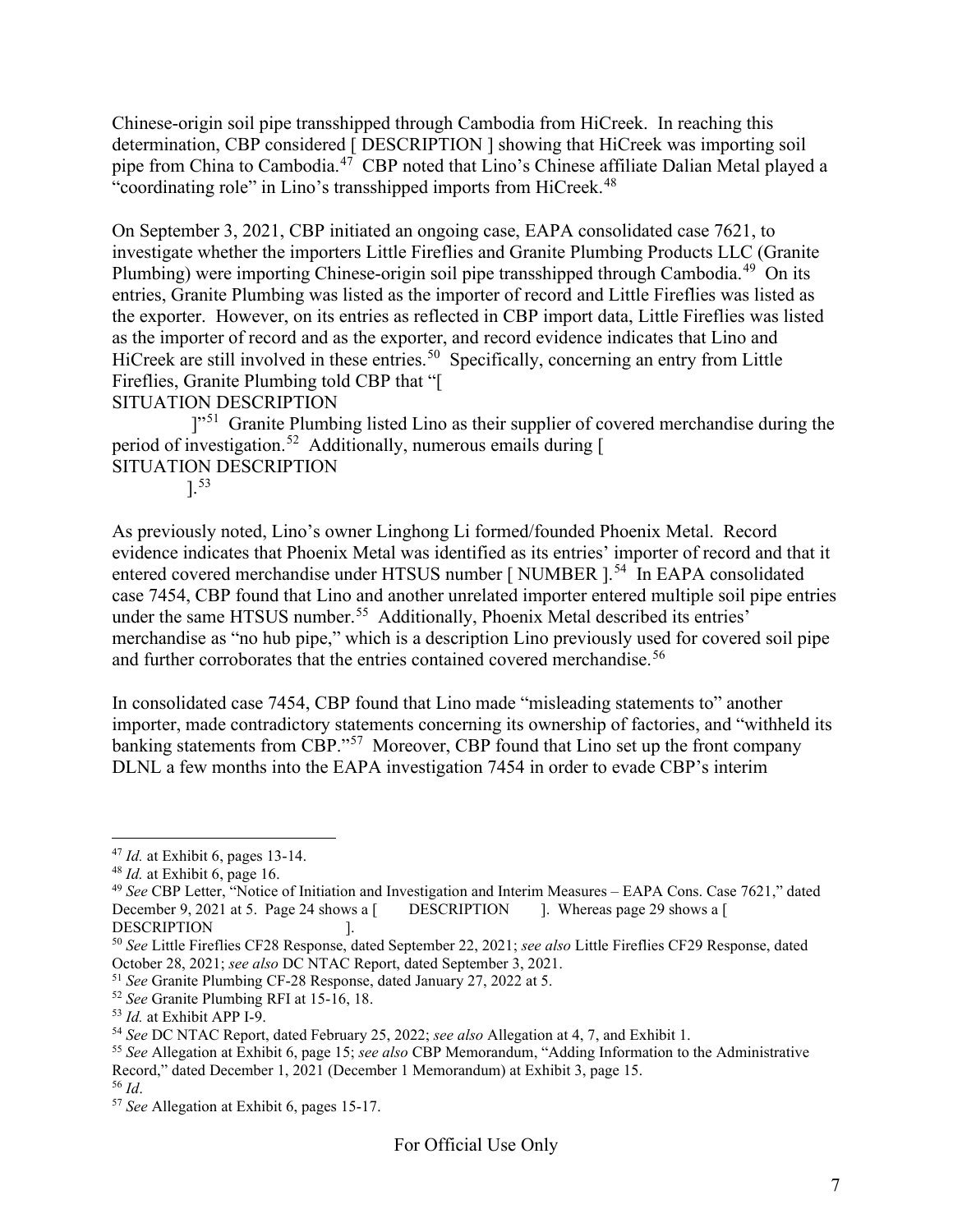measures.[58](#page-7-0) Consequently, the fact that Linghong Li, the founder and president of Lino, set up Phoenix Metal contributes to a reasonable suspicion of evasion.

In consolidated case 7454, CBP found that Lino transshipped Chinese-origin soil pipe through HiCreek's Cambodian facility.<sup>[59](#page-7-1)</sup> Other than what this notice has already discussed, that case's determination described the following evidence pertaining to HiCreek:

- One month after Commerce initiated an AD/CVD investigation on soil pipe, a Chinese company named Qingdao H.R. International Trading Co., Ltd. (Qingdao H.R.) likely established HiCreek to avoid paying AD/CVD duties on Chinese soil pipe.<sup>[60](#page-7-2)</sup> Specifically, a manager for Qingdao H.R. named Ellen Qian Zhang incorporated HiCreek in Cambodia and worked as HiCreek's general manager.<sup>[61](#page-7-3)</sup>
- HiCreek began exporting soil pipe to the United States before it imported machinery and equipment essential for soil pipe production from China.<sup>[62](#page-7-4)</sup>
- HiCreek imported soil pipe from China that it then exported to the United States as products of Cambodia. $\overline{63}$  $\overline{63}$  $\overline{63}$  CBP calculated that HiCreek's 2019-2020 soil pipe imports from China constituted [ # ] percent of its 2019-2020 soil pipe exports to the United States.<sup>[64](#page-7-6)</sup>
- HiCreek submitted payment information tables to CBP that had column headings indicating transshipment such as "[ LIST OF COLUMN HEADINGS ]. [65](#page-7-7)

Combined with this prior evidence of HiCreek's transshipment, the fact that Phoenix Metal used the same shipping address as HiCreek's Cambodian facility in its August 2021 bills of lading creates a reasonable suspicion of evasion. [66](#page-7-8) Furthermore, this common address and the fact that Linghong Li, who had already formed two entities implicated in a transshipment scheme, set up Phoenix Metal indicates that Lino and HiCreek may be using Phoenix Metal as a front company to transship Chinese-origin soil pipe through Hicreek.<sup>[67](#page-7-9)</sup>

## *Enactment of Interim Measures*

Based on the record evidence described above, CBP determines that reasonable suspicion exists that Phoenix Metal transshipped Chinese-origin soil pipe into the United States from Cambodia that was that was subject to AD/CVD orders A-570-079 and C-570-080. Therefore, CBP is

- <span id="page-7-3"></span><sup>61</sup> *Id.* at Exhibit 6, pages 7, 9-10.
- <span id="page-7-4"></span><sup>62</sup> *Id.* at Exhibit 6, page 11.

<span id="page-7-6"></span><sup>64</sup> *See* Allegation at Exhibit 6, pages 12-13.

<span id="page-7-0"></span><sup>58</sup> *Id.* at Exhibit 6, pages 17-18.

<span id="page-7-1"></span><sup>59</sup> *Id.* at Exhibit 6.

<span id="page-7-2"></span><sup>60</sup> *Id.* at Exhibit 6, page 9.

<span id="page-7-5"></span><sup>63</sup> *Id.* at Exhibit 6, pages 12-13; *see also* December 1 Memorandum at Exhibit 3.

<span id="page-7-7"></span><sup>65</sup> *Id.* at Exhibit 6, pages 14-15; *see also* December 1 Memorandum at Exhibit 3, page 13.

<span id="page-7-8"></span><sup>66</sup> *See* Letter from Allstar Mechanical USA LLC, "Response to Request for Information," dated March 7, 2022 at 22-23. CBP received this RFI response from a consignee named Allstar Mechanical USA LLC in consolidated case 7621.

<span id="page-7-9"></span><sup>67</sup> *See* Allegation at 9 and Exhibits 1, 10.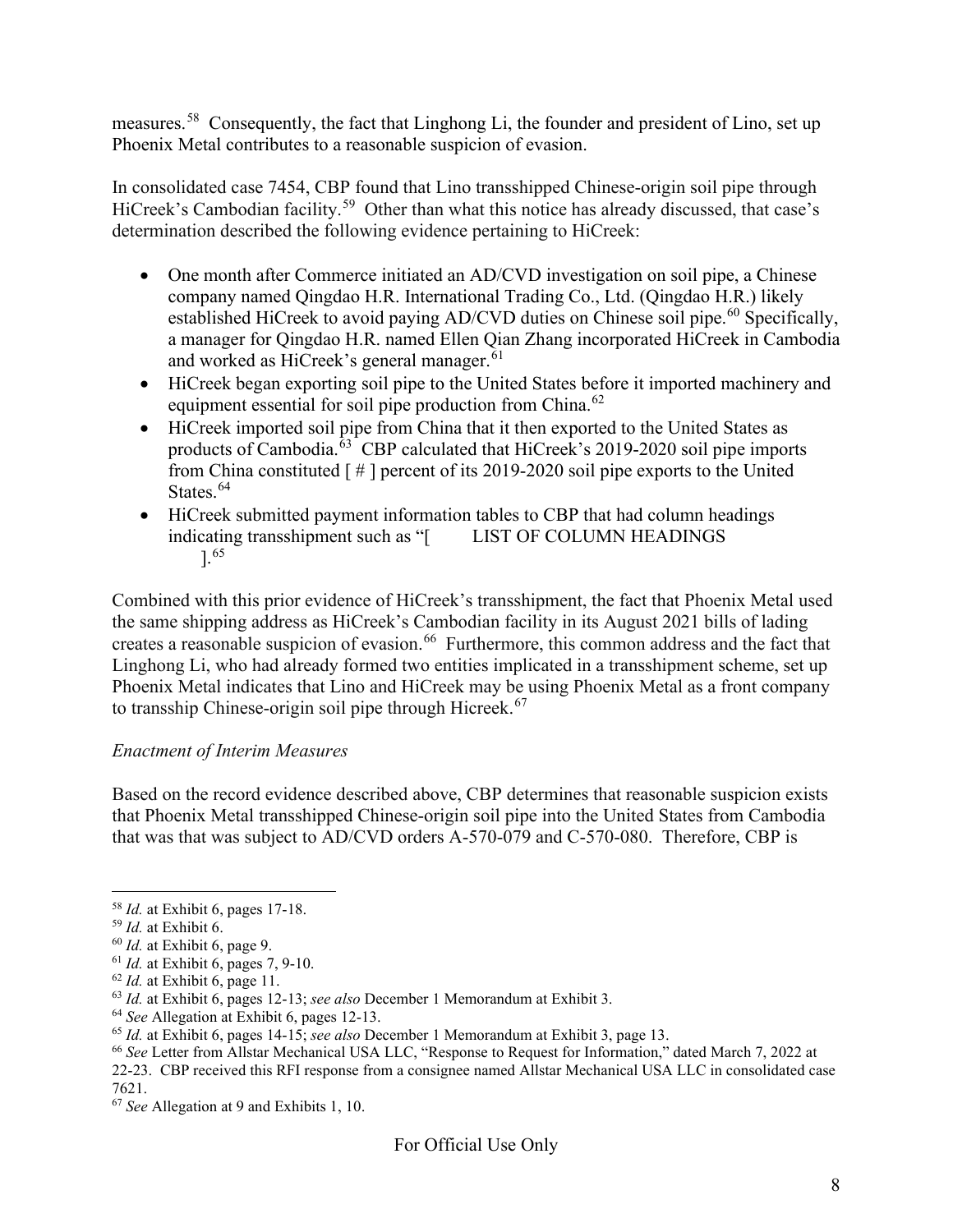imposing interim measures pursuant to this investigation.<sup>68</sup> Specifically, in accordance with 19 USC 1517(e)(1-3), CBP shall:

(1) suspend the liquidation of each unliquidated entry of such covered merchandise that entered on or after February 28, 2022, the date of the initiation of the investigation; (2) pursuant to the Commissioner's authority under section 504(b), extend the period for liquidating each unliquidated entry of such covered merchandise that entered before the date of the initiation of the investigation February 28, 2022; and (3) pursuant to the Commissioner's authority under section 623, take such additional measures as the Commissioner determines necessary to protect the revenue of the United States, including requiring a single transaction bond or additional security or the posting of a cash deposit with respect to such covered merchandise.<sup>[69](#page-8-1)</sup>

In addition, CBP will require live entry and reject any entry summaries that do not comply with live entry and require refiling of entries that are within the entry summary rejection period. CBP will also evaluate Phoenix Metal's continuous bond to determine its sufficiency. Finally, CBP may pursue additional enforcement actions, as provided by law, consistent with 19 USC 1517(h).

## Consolidation of the Investigations

CBP is consolidating EAPA investigation 7708 on Phoenix Metal into EAPA consolidated investigation 7621 on Little Fireflies and Granite Plumbing. The resulting consolidated case number will be EAPA Consolidated Case 7621 and CBP will maintain a single administrative record. At its discretion, CBP may consolidate multiple allegations against one or more importers into a single investigation, pursuant to 19 CFR 165.13(a), (b). This regulation stipulates that the factors that CBP may consider in consolidating multiple allegations include, but are not limited to, whether the multiple allegations involve: 1) relationships between the importers; 2) similarity of covered merchandise; 3) similarity of AD/CVD orders; and 4) overlap in time periods of entries of covered merchandise.<sup>[70](#page-8-2)</sup> In these investigations, Little Fireflies, Granite Plumbing, and Phoenix Metal are alleged to be entering merchandise covered by the AD/CVD orders on soil pipe from China.<sup>71</sup> In addition, the time periods of all three importers' entries of covered merchandise fall within the same period of investigation.<sup>72</sup> Moreover, the three importers are alleged to import soil pipe produced in China and then transshipped through Cambodia via companies that Linghong Li and her employee at Dalian Metal set up, namely Phoenix Metal and Little Fireflies.<sup>[73](#page-8-5)</sup> Because factors warranting consolidation are present, CBP is consolidating these investigations and is providing notice pursuant to 19 CFR 165.13(c). We note that the deadlines for the consolidated investigation have been set from the date of initiation for EAPA consolidated case 7621, which is September 3, 2021.<sup>[74](#page-8-6)</sup>

<span id="page-8-3"></span><sup>71</sup> *See* Allegation at 4, 7, and Exhibit 1.

<span id="page-8-0"></span><sup>68</sup> *See* 19 USC 1517(e); *see also* 19 CFR 165.24.

<span id="page-8-1"></span><sup>69</sup> *See also* 19 CFR 165.24(b)(1)(i-iii).

<span id="page-8-2"></span><sup>70</sup> *See also* 19 USC 1517(b)(5).

<span id="page-8-4"></span><sup>72</sup> *Id.*

<span id="page-8-5"></span><sup>73</sup> *Id.* at 7-8 and Exhibits 4-5, 8-9.

<span id="page-8-6"></span><sup>74</sup> *See* 19 CFR 165.13(a); *see also* 19 USC 1517(b)(5)(B).